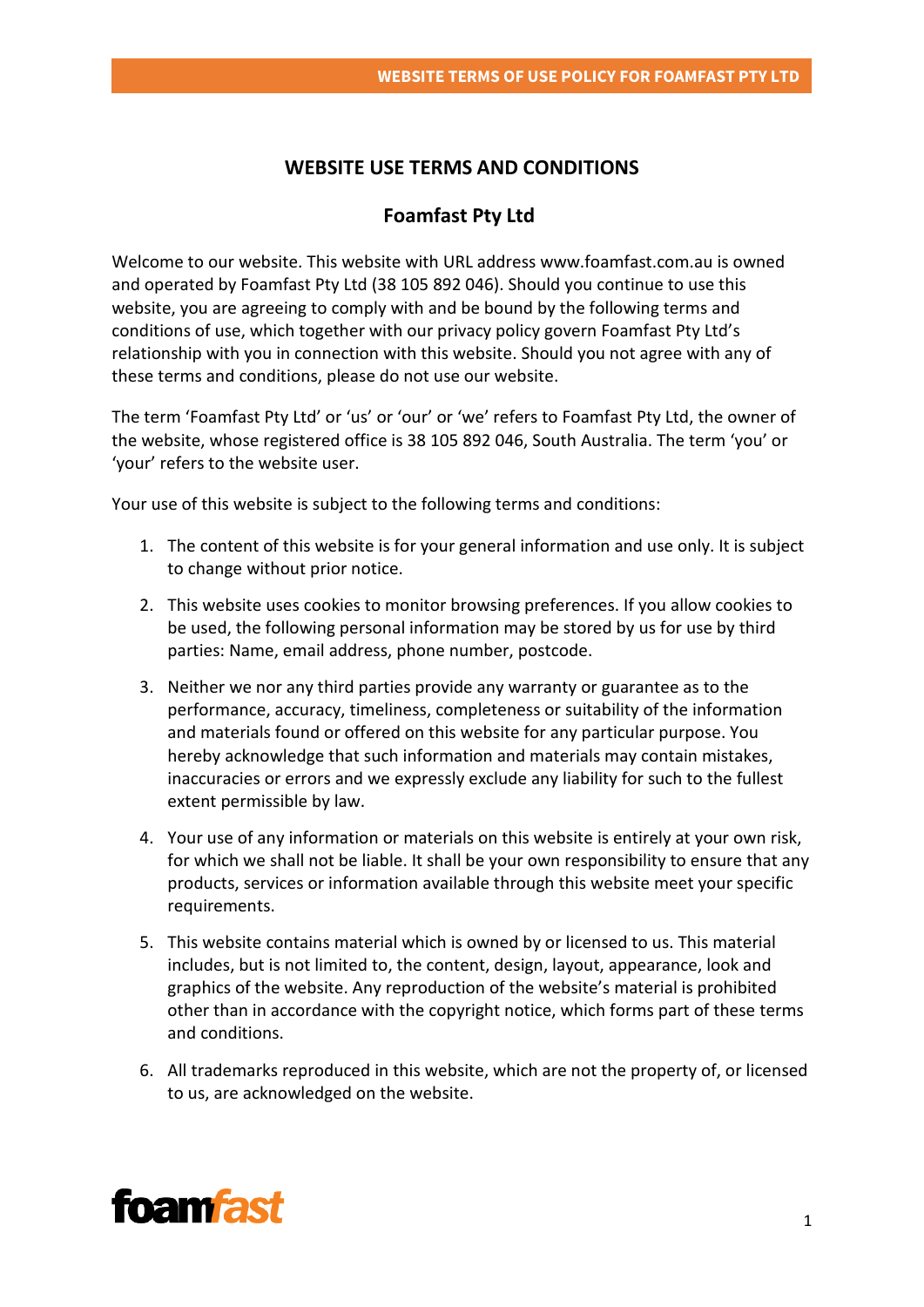- 7. Unauthorised use of this website may be a criminal offence and/or give rise to a claim for damages.
- 8. This website may also, on occasion, include links to other websites which are not controlled by us. These links are provided for your convenience to provide you with further information. You acknowledge that they are used at your own risk. They do not signify that we recommend or endorse the websites. We have no control over the nature, content and availability of those websites.
- 9. Your use of this website and any dispute arising out of your use of it is subject to the laws of South Australia.
- 10. You may only use the website for lawful purposes and in a manner consistent with the nature and purpose of the website.
- 11. These terms and conditions do not relate to your use of any product or service described on our website unless otherwise agreed. You must refer to the individual warranty relevant to any particular product or service.
- 12. These terms and conditions may be amended from time to time. Your continued use of our website following any such amendments will be deemed to be confirmation that you accept those amendments.
- 13. You indemnify us from and against all claims, suits, demands, actions, liabilities, costs and expenses (including legal costs and expenses on a full indemnity basis) resulting from your use of the website.
- 14. In no event will we be liable for any loss, damage, cost or expense including legal costs and expenses (whether direct or indirect) incurred by you in connection with the use of this website.
- 15. Every effort is made to keep the website up and running smoothly. However, we take no responsibility for, and will not be liable for, the website being temporarily unavailable due to technical issues beyond our control.

These website terms of use are provided by [legalvision.com.au](https://legalvision.com.au/)